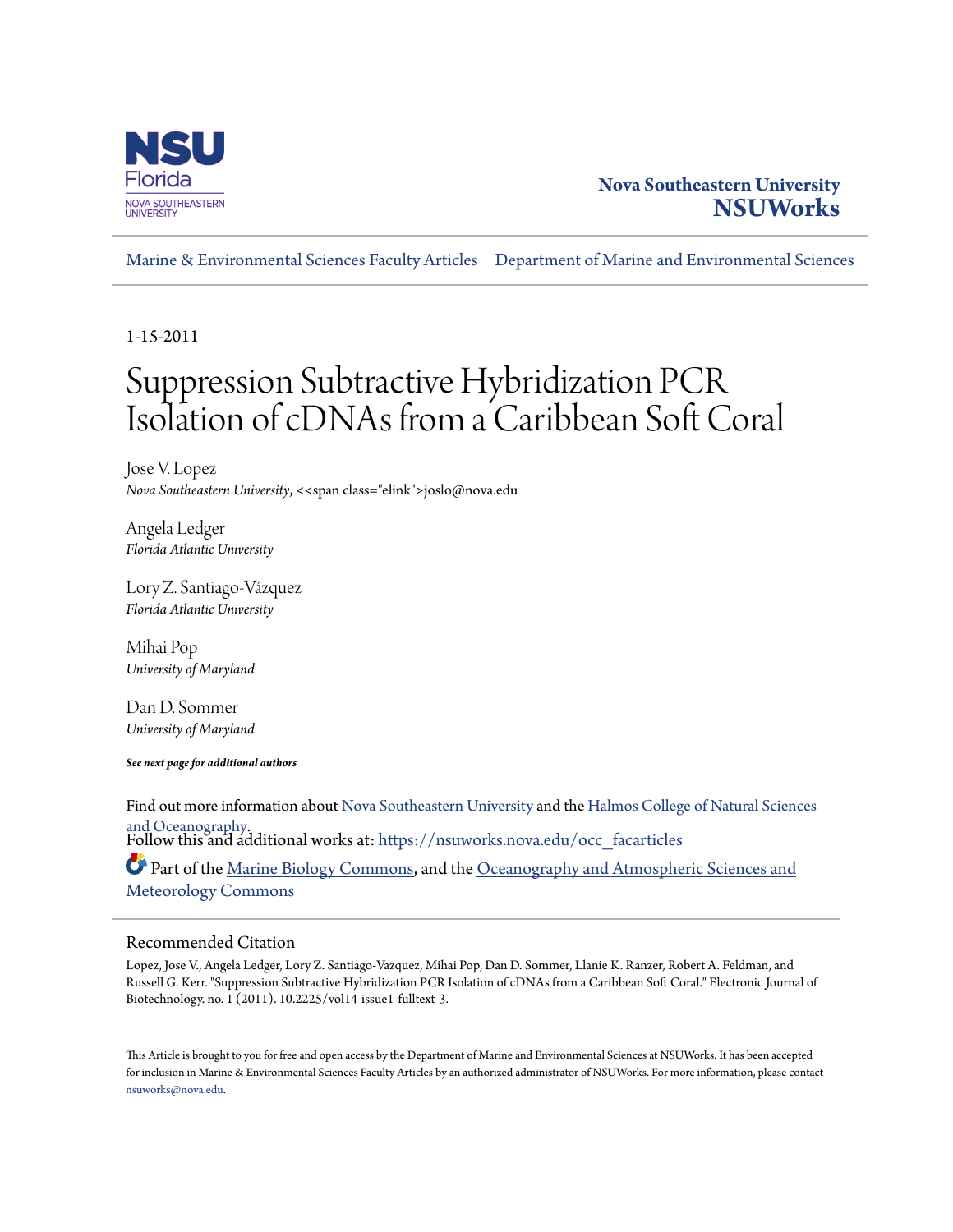#### **Authors**

Llanie K. Ranzer *Florida Atlantic University*

Robert A. Feldman *SymBio Corporation*

Russell G. Kerr *Florida Atlantic University*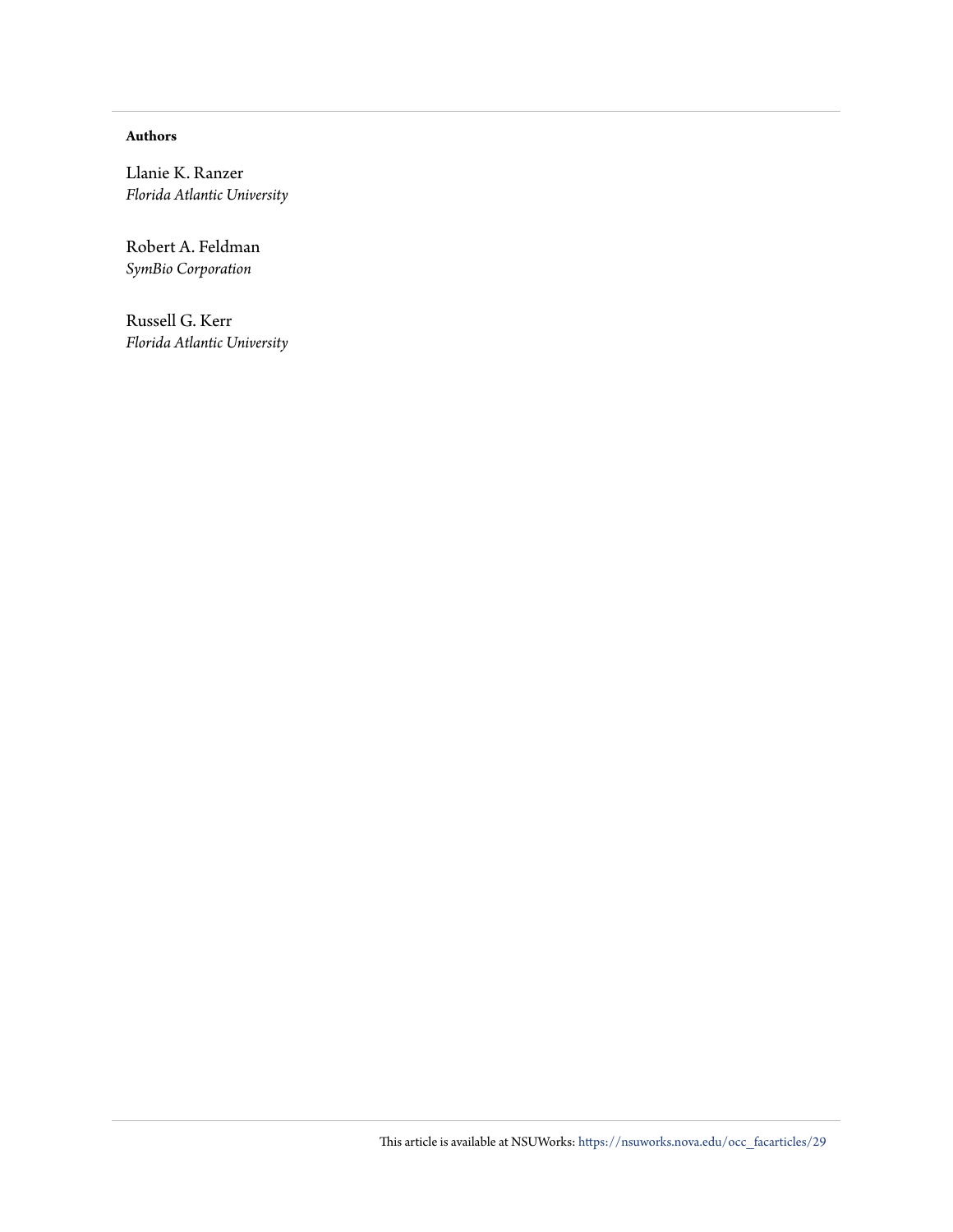## **Suppression subtractive hybridization PCR isolation of cDNAs from a Caribbean soft coral**

**Jose V. Lopez1,2,3 · Angela Ledger2 · Lory Z. Santiago-Vázquez3,4 · Mihai Pop5 · Dan D. Sommer<sup>5</sup> Llanie K. Ranzer3,6 · Robert A. Feldman7 · Russell G. Kerr3,8**

1 Oceanographic Center, Nova Southeastern University, Dania Beach, FL, USA

2 Florida Atlantic University at Harbor Branch Oceanographic Institution Fort Pierce, FL, USA

3 Department of Chemistry and Biochemistry, Florida Atlantic University, Boca Raton, FL, USA

4 Natural Sciences Division, University of Houston, Clear Lake, Houston, TX, USA

5 Center for Bioinformatics and Computational Biology, University of Maryland, College Park, MD, USA

6 Biotechnology Department, Keiser University, Port St. Lucie, FL, USA

7 SymBio Corporation, Menlo Park, CA, USA

8 Department of Chemistry, University of Prince Edward Island, Charlottetown, PEI, Canada

Corresponding author: joslo@nova.edu

Received March 27, 2010 / Accepted November 16, 2010

Published online: January 15, 2011 © 2011 by Pontificia Universidad Católica de Valparaíso, Chile

**Abstract** Transcriptomic studies of marine organisms are still in their infancy. A partial, subtracted expressed sequence tag (EST) library of the Caribbean octocoral Erythropodium caribaeorum and the sea fan Gorgonia ventalina has been analyzed in order to find novel genes or differences in gene expression related to potential secondary metabolite production or symbioses. This approach entails enrichment for potential non-"housekeeping" genes using the suppression subtractive hybridization (SSH) polymerase chain reaction (PCR) method. More than 500 expressed sequence tags (ESTs) were generated after cloning SSH products, which yielded at least 53 orthologous groups of proteins (COGs) and Pfam clusters, including transcription factors (Drosophila Big Brother), catalases, reverse transcriptases, ferritins and various "hypothetical" protein sequences. A total of 591 EST sequences were deposited into GenBank [dbEST: FL512138 - FL512331, GH611838, and HO061755-HO062154]. The results represent proof of concept for enrichment of unique transcripts over housekeeping genes, such as actin or ribosomal genes, which comprised approximately 17% of the total dataset. Due to the gene and sequence diversity of some ESTs, such sequences can find utility as molecular markers in current and future studies of this species and other soft coral biogeography, chemical ecology, phylogenetics, and evolution.

**Keywords:** cDNA, *Erythropodium caribaeorum*, EST, *Gorgonia ventalina*, gorgonian, sea fan

#### **INTRODUCTION**

Knowing the complete nucleotide genome sequence of any given organism does not guarantee complete elucidation of its molecular biology. For a more accurate profile of ongoing cellular processes, attention must turn to the mRNA transcripts and resulting proteins and enzymes (the phenotype) encoded by the nuclear genome. For this reason, the fields of genomics, transcriptomics, and proteomics all help advance our understanding of basic cellular metabolism (DeLong et al. 2006; Koonin and Wolf, 2006), and this paper focuses on the second tier of mRNA analyses.

Genomics and other "omics" analyses of marine organisms have only recently begun. Many marine invertebrates spark interest for their ecology and residence in unique and threatened habitats (coral reefs), or because they produce bioactive and potentially therapeutic natural products (Newman and Cragg, 2004). For example, the bryozoan *Bugula neretina*, in conjunction with a microbial endosymbiont, produces the macrocyclic lactone Bryostatin-1, which has been shown to have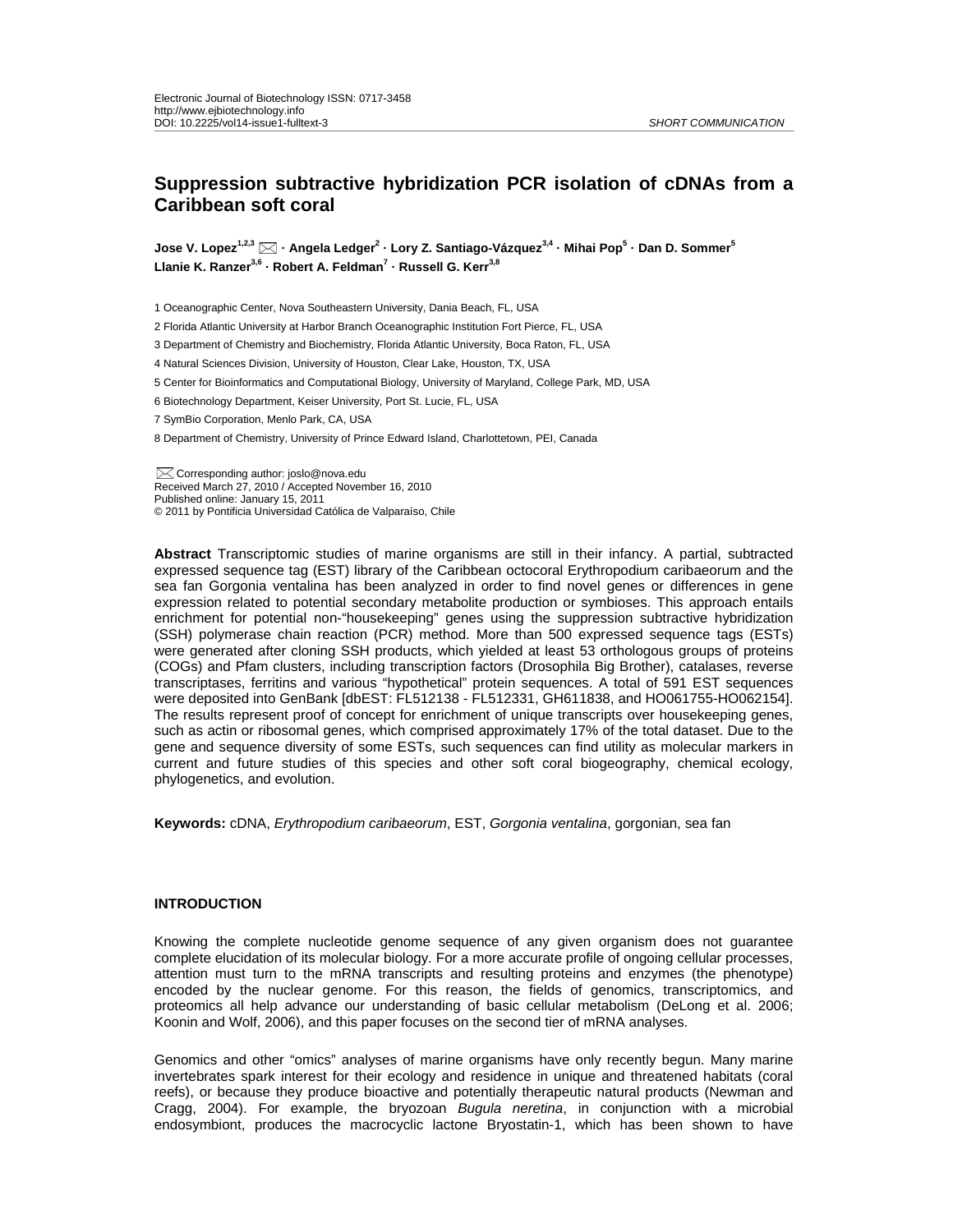Lopez et al.

immunomodulatory and anti-tumor capabilities through its modulation of protein kinase C activity (Lopanik et al. 2006).

Natural product biosynthesis in scleractinian corals appears relatively less pronounced, perhaps because these organisms already have other protective mechanisms, such as nematocysts, a hard skeleton, and mucus production. However, octocorals (soft corals) can yield a diverse array of terpenoids, such as the anti-inflammatory and analgesic agents, the pseudopterosins, derived from the octocoral *Pseudopterogorgia elisabethae* (Look et al. 1986). Another octocoral, the common encrusting gorgonian, *Erythropodium caribaeorum* (EC) fastens to rocky substrate on Floridian and Caribbean coral reefs. This coral is known for the production of eleutherobin, a potent terpenoid chemotherapeutic agent with high activity against breast, renal, and lung cancer, and a mechanism of action similar to Taxol™. In addition to the anti-cancer activities, diterpene biosynthetic intermediates of EC have been shown to also have antimitotic properties (Britton et al. 2001). The production of these secondary metabolites within the octocoral has indicated defensive properties that deter predation by reef fish (Fenical and Pawlik, 1991). This study stemmed from a primary goal to characterize key biosynthetic enzymes (*e.g*. diterpene synthases), central to the production of eleutherobin by EC or its symbionts.

The approach to find potential biosynthetic pathway genes related to eleutherobin or other secondary metabolism was based on enrichment. Genomic studies suggest that highly expressed housekeeping or "core" genes probably evolve more slowly, while rare (but active) transcripts exhibit more divergent sequences (Green et al. 1993). This is reasonable, if it is assumed that the cell has to "test" novel sequences before committing a large amount of metabolic energy into its coding and translation of a potentially useless protein (Krylov et al. 2003). Thus, this study aims to bypass most housekeeping transcripts by enriching for novel sequences via the utilization of suppression subtractive hybridization polymerase chain reaction (PCR) (Diatchenko et al. 1999). This method has been previously applied to find symbiosis-specific genes (Rodriguez-Lanetty et al. 2006). Other studies have applied transcriptomic analyses to soft corals, but only the more recent high throughput studies have yielded expressed sequence tags (EST) sequence data (Overbeek et al. 2005; Hoover et al. 2007; Hoover et al. 2008; Schwarz et al. 2008). The present study also represents an exercise to apply mRNA enrichment methods to a non-model marine coral (rather than *Montastraea* or *Acropora*). *Gorgonia ventalina* was used as the suppression subtractive hybridization (SSH) reference strain (driver) since it has different and fewer secondary metabolites than the target *Erythropodium caribaeorum*. Similar to M. Matz's and other initiatives to allow more open access to DNA sequences [\(http://www.bio.utexas.edu/research/matz\\_lab/matzlab/Data.html\)](http://www.bio.utexas.edu/research/matz_lab/matzlab/Data.html) it is expected that the release of these data can spur further experiments and hypothesis testing in coral species.

#### **MATERIALS AND METHODS**

#### **Sample and RNA extraction**

EC was collected by SCUBA at Dania Beach, Fort Lauderdale, Florida, USA at a depth of 10 m. *Gorgonia ventalina* (GV) samples were obtained from live cultured specimens at Harbor Branch Oceanographic Institution. All samples were immediately frozen in liquid nitrogen and stored at -80ºC or placed in RNALater upon collection and stored at -20ºC.

Total RNA from EC and from GV was extracted using the RNeasy Plant Mini kit (Qiagen, Valencia, CA, USA) or RNAwiz reagents (Ambion, Austin, TX, USA) according to manufacturers' instructions. Microbial RNA was not separated from eukaryotic mRNA during this process. DNA digestion was performed with Amplification Grade DNAse I (Invitrogen, Carlsbad, CA, USA). RNA quantity was assessed by spectrophotometry (A260/A280), while RNA quality was assessed by gel electrophoresis.

#### **SSH PCR**

cDNA synthesis was performed with approximately 3 µg of total RNA. Enrichment via EC *vs*. GV for suppression subtractive hybridization PCR (EC x GV SSH PCR) to obtain novel non-housekeeping transcripts was accomplished with a combination of SuperSmart PCR cDNA Synthesis (oligo dT primers) and PCR-Select™ cDNA Subtraction Kits (Clontech, Mountain View, CA, USA). The pCRII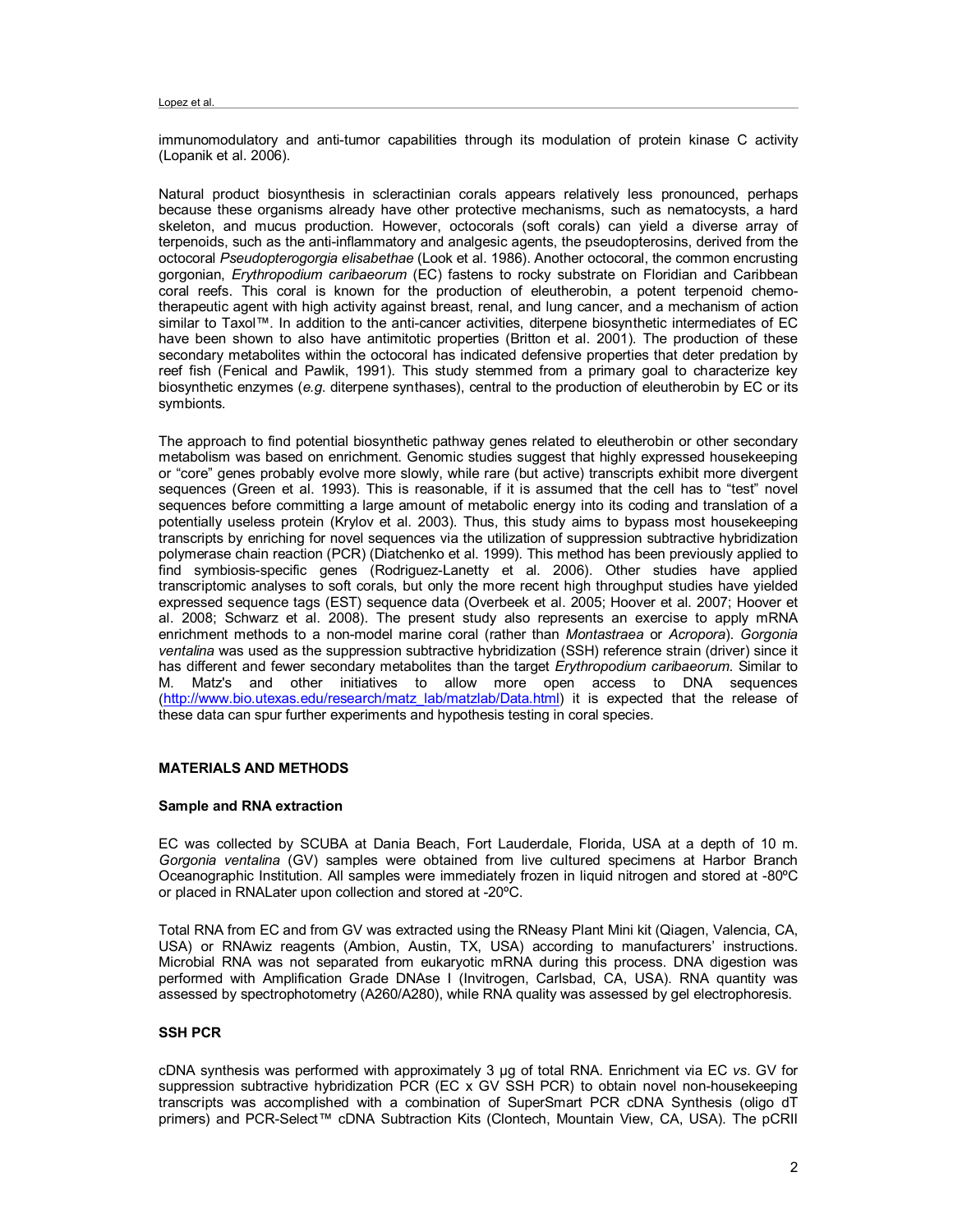Topo TA plasmid vector (Invitrogen) was then used to clone enriched cDNAs after their PCR amplification with supplied adapters and primers.

#### **Sequencing**

Sequences were generated by Symbio Corporation (Menlo Park, CA) on ABI 3730xl DNA sequence analyzers. The resulting chromatograms (.scf extension) were base called via Phred (Ewing et al. 1998) which generated quality scores for each nucleotide. Phred quality scores are on a logarithmic scale, with a score of 20 (Q20) indicating a 99% probability that the base was called correctly.

| <b>EC</b> clone | <b>GenBank Best</b><br>Hit (Acc. No.) | <b>Top BLASTX Hit Description</b>                                                                                      | Gen-Bank<br>No. (*) | <b>Score</b> | <b>E</b> Value |
|-----------------|---------------------------------------|------------------------------------------------------------------------------------------------------------------------|---------------------|--------------|----------------|
| 353 C           | XP 002786203                          | RAS small GTpases<br>RIC1/ypt1, putative<br>[Perkinsus marinus ATCC 50983]                                             | FL512138            | 168          | 4.00E-47       |
| 353 P           | XP 002433402                          | UDP-galactose transporter, putative [/xodes<br><i>scapularis</i> ]                                                     | GH611838            | 114          | 1.00E-23       |
| 355 M           | ABK29471                              | CHK1 checkpoint-like protein [Helicoverpa<br>armigera]                                                                 | FL512144            | 88.6         | 2.00E-16       |
| 356 BV          | ABA28990                              | DNA J-like protein 2<br>[Symbiodinium sp. C3]                                                                          | FL512146            | 125          | 1.00E-27       |
| 356 CP          | NP 001174722                          | Os06g0286310<br>[Oryza sativa Japonica Group]                                                                          | FL512148            | 91.7         | 3.00E-17       |
| 356 U           | XP_002112452                          | Expressed hypothetical protein [Trichoplax<br>adhaerens]                                                               | FL512151            | 136          | 9.00E-31       |
| 382 AP          | XP 001624566                          | Core-binding factor subunit beta<br>[Nematostella vectensis] and<br>Big brother CG7959-PA<br>[Drosophila melanogaster] | FL512174            | 199          | 2E-49          |
| 382 AY          | XP 001624566                          | Core-binding factor subunit beta<br>[Nematostella vectensis] and<br>Big brother CG7959-PA<br>[Drosophila melanogaster] | FL512176            | 193          | 1.00E-47       |
| 382 DI          | XP 002742298                          | PREDICTED: ferritin-like protein-like<br>[Saccoglossus kowalevskii]                                                    | FL512182            | 149          | 9.00E-37       |
| 382 DV          | XP 002742298                          | PREDICTED: ferritin-like protein-like<br>[Saccoglossus kowalevskii]                                                    | FL512192            | 172          | 5.00E-42       |
| 382 FD          | ZP 06579711                           | Putative reverse transcriptase [Zingiber<br>officinalel                                                                | FL512203            | 94.7         | 2.00E-17       |
| 386 C           | AAF91388<br>XP 001676261              | SocE<br>[Myxococcus xanthus]                                                                                           | FL512217            | 99.4         | 2.00E-19       |
| 418 BB          | XP 002644180                          | Hypothetical protein CBG17156<br>[Caenorhabditis briggsae]                                                             | FL512261            | 51.6         | 1.00E-04       |
| 418 BC          | ZP 03289628                           | Hypothetical protein CLONEX 01831<br>[Clostridium nexile DSM 1787]                                                     | FL512262            | 142          | 1.00E-31       |
| 386 B           | ZP 03104354                           | SocE [Bacillus cereus W]                                                                                               | FL512216            | 80.9         | 5.00E-14       |
| 386 AB          | NP 608540                             | CG2839 CG2839-PA<br>[Drosophila melanogaster]                                                                          | FL512212            | 37.4         | 1.00E-04       |
| 386 K           | XP 001633321                          | Predicted protein<br>[Nematostella vectensis]                                                                          | FL512221            | 71.2         | 4.00E-11       |
| 422 E-1         | XP 001633321                          | Predicted protein<br>[Nematostella vectensis]                                                                          | FL512303            | 68.2         | 2.00E-09       |
| 419 CJ          | XP 002165056                          | PREDICTED: similar to acidic ribosomal<br>protein A1<br>[Hydra magnipapillata]                                         | FL512277            | 101          | 7.00E-20       |
| 381 AY          | XP 002128607                          | PREDICTED: similar to actin<br>[Ciona intestinalis]                                                                    | FL512160            | 182          | 1.00E-44       |

**Table 1. Representative** *E. caribaeorum* **EST and unigenes after BLASTX searches.**

(\*) Newly assigned GenBank EST Accession # for the corresponding EC clone shown in first column.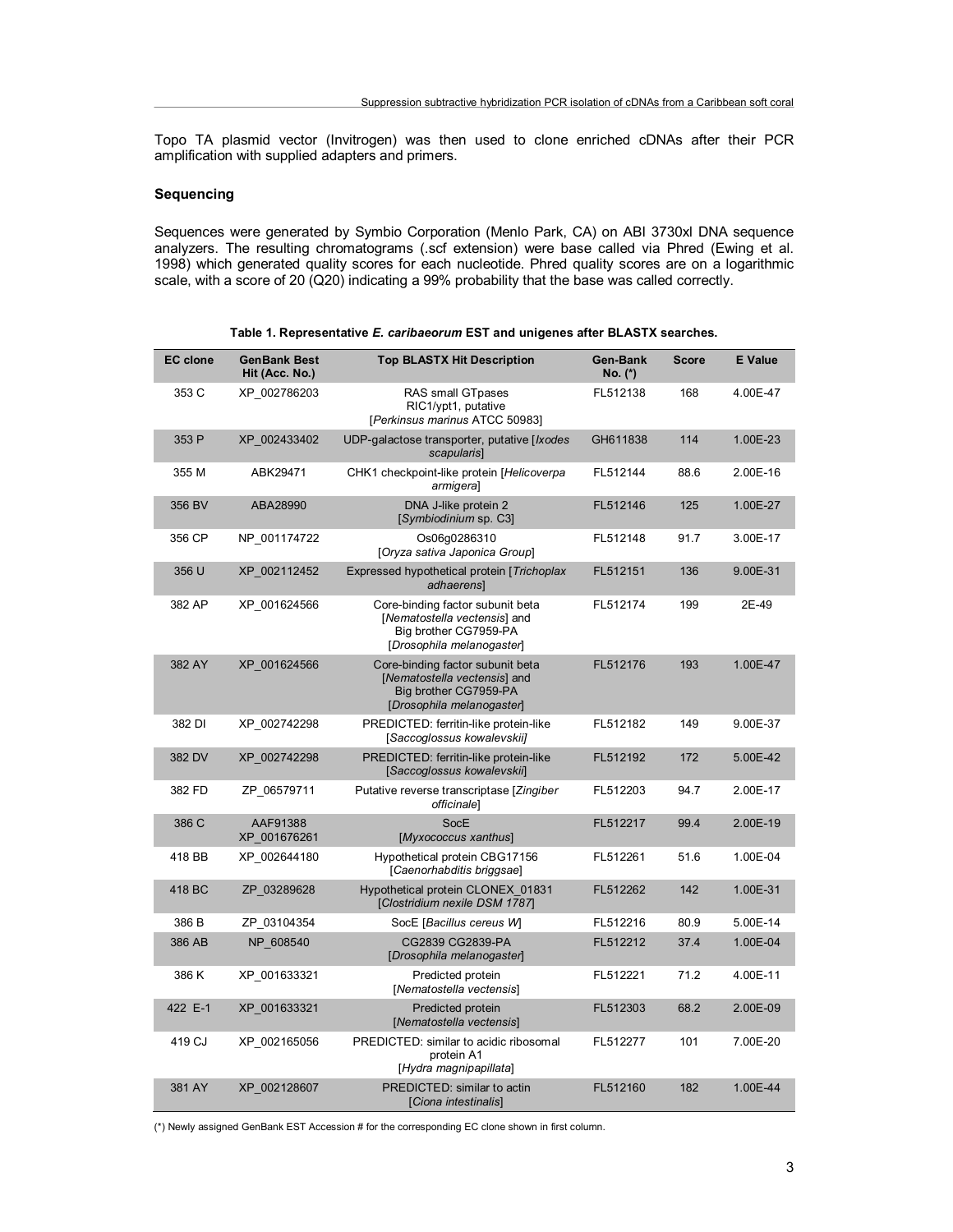Lopez et al.

#### **Bioinformatics data analyses**

The sequences were mapped, 6-frame translated, to the NR protein database, using the BLASTX option in NCBI BLAST [\(http://blast.ncbi.nlm.nih.gov/\)](http://blast.ncbi.nlm.nih.gov/). Matches with E-value <10<sup>-2</sup> were further analyzed using in-house scripts that select the most specific gene annotations from among all the highquality alignments to proteins in the database. This procedure is necessary in order to avoid a common annotation error caused by situations where the top BLAST hit has a non-specific label (*e.g*. hypothetical protein) yet other high-quality matches exist that have been assigned a specific functional label.

Putative housekeeping genes were identified through keyword searches using a manually curated list of keywords associated with highly expressed microbial (Karlin and Mrazek, 2000) and eukaryotic genes (Eisenberg and Levanon, 2003). Furthermore, each gene was assigned to one of the three groups (Eukaryotes, Prokaryotes or Viruses) based on the taxonomic assignment of the nearest BLAST hit when such an assignment was available in the database.

*Sequence Submission*. Novel ECEST sequences were deposited into GenBank (dbEST: FL512138- FL512331, GH611838, and HO061755-HO062154).



**Fig. 1. Evolutionary relationships of ferritin of 18 taxa inferred from amino acid sequences using the Minimum Evolution (ME) method (Rzhetsky and Nei, 1992).** The bootstrap consensus tree inferred from 100 replicates is taken to represent the evolutionary history of the taxa analyzed. The percentage of replicate trees in which the associated taxa clustered together in the bootstrap test (100 replicates) is shown next to the branches (Felsenstein, 1985). The tree is drawn to scale, with branch lengths equal to the evolutionary distances used to infer the phylogenetic tree. The evolutionary distances were computed using the Poisson correction method (Zuckerkandl and Pauling, 1965) and are in the units of the number of amino acid substitutions per site. The ME tree was searched using the Close-Neighbor-Interchange (CNI) algorithm (Nei and Kumar, 2000) at a search level of 3. All positions containing gaps and missing data were eliminated from the dataset (complete deletion option). There were a total of 107 positions in the final dataset. Phylogenetic analyses were conducted with MEGA4 (Tamura et al. 2007). *Erythropodium* accession numbers are listed in the text, while accession numbers for reference sequences are as follows: *Nematostella vectensis* - XP\_001632011; *Aplysia californica* - ABF21074.1; *Suberites ficusgi* - CAG25529.1; *Dermatophagoides pteronyssinus* AAG02250; *Argas monolakensis* - ABI52633; *Holothuria glaberrima* - ABS29643; *Ornithodoros parkeri* - ABR23389; *Meretrix meretrix* - CAB72315; *Dermacentor andersoni -* AAG02250.1; *Pisum sativum* - CAA51786.1; *Xenopus laevis* - AAB20316.1; *Branchiostomagi belcheri* - AAQ21039.1; *Malus xiaojinensis* - AAK83702.1|AF315505\_1; *Homo sapiens* - CCDS33070.1.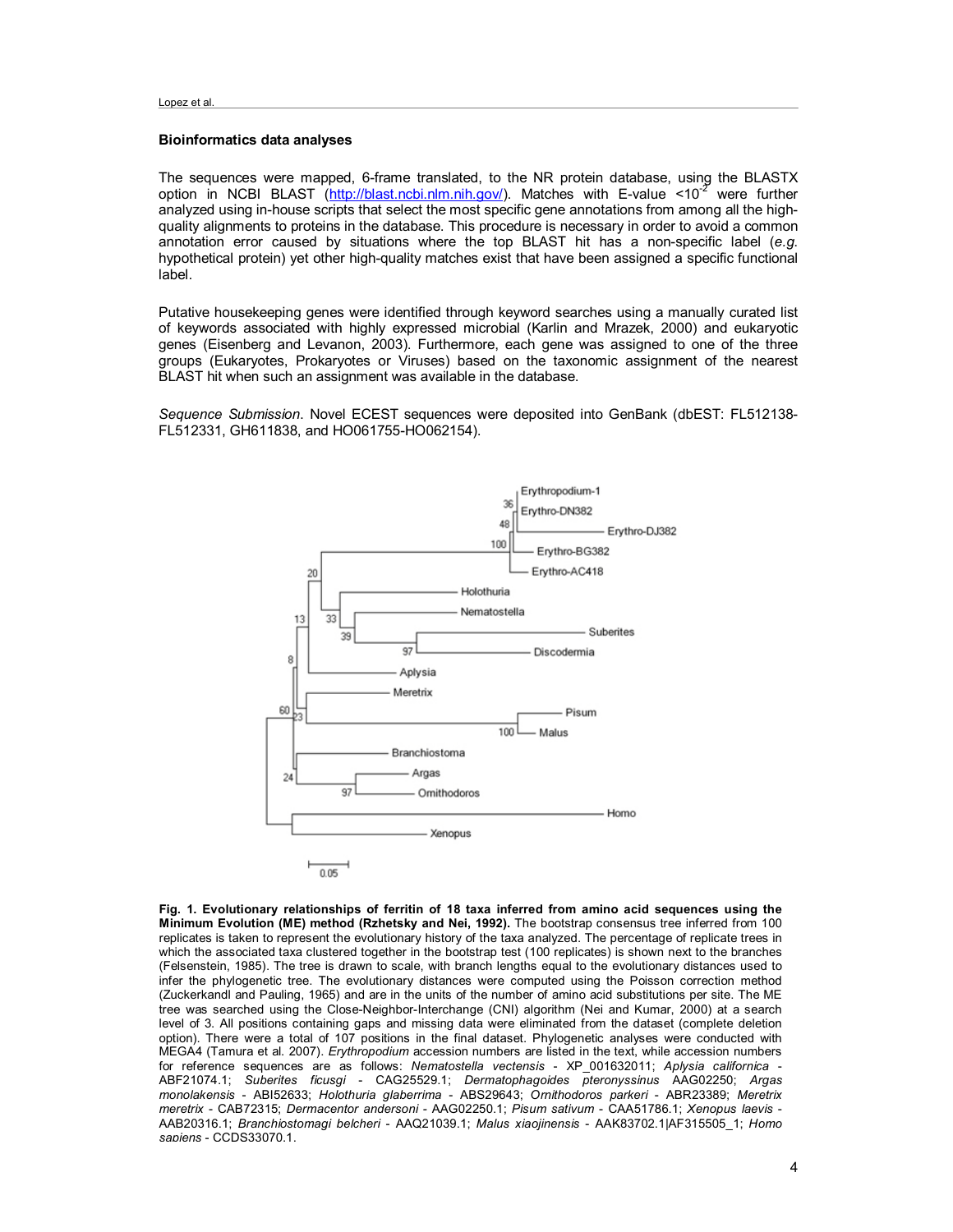#### **RESULTS AND DISCUSSION**

More than 591 EST sequences were generated in this study, with 238 ESTs [dbEST: FL512138 -FL512331, GH611838, and HO061755-HO062154] having significant matches against proteins in the NR database. Table 1 shows a sample representation of the top sequence identities obtained after BLASTX searches, showing relatively high hit scores and significant E values. As expected, a considerable fraction of EST hits (37 sequences) showed similarities to the sequenced anthozoan *Nematostella vectensis* genome (Sullivan et al. 2006). A large fraction of these sequences (25) had matches to unknown *N. vectensis* proteins (*e.g*. 358A, 382 EL) while the others matched a predicted core-binding factor (*e.g.* 382AF, 382AP).

Among potential primary (core) metabolic genes, only 15 actin sequences were identified in this limited dataset with identity matches to diverse taxa. Only one ribosomal related sequence was identified. Comprehensive profiles of different gene categories are shown in Table 2.

The majority of the sequences found (73.1%) appear to be of eukaryotic origin. This result was expected due to the use of oligo dT primers during first strand cDNA synthesis that typically tend to minimize the presence of prokaryotic and bacterial sequences, although the presence of these is still expected. Also, the EC dataset showed a high proportion of hypothetical sequences, consistent with similar analyses of larger EST datasets derived from 454 sequencing (Meyer et al. 2009). At least 60 "unknown" or "hypothetical" sequence designations comprised a large proportion of database matches in this dataset (19% of the eukaryotic and 46% of prokaryotic sequences, respectively), while several other gene categories also appeared in relatively high proportions, such as 22 total ferritin sequences (9.3%), 16 *Myxococcus* and *Bacillus* SocE proteins (6.7%), and 7plant reversetranscriptase sequences (2.9%).

Specific EC cDNAs, such as several transcription factors (with lower scoring thresholds), similar to those previously characterized in cnidarians (Seipel et al. 2004) also appear to have been detected. Within this category, ten clones such as 382AF and 382AP matched to a predicted core-binding factor in *Nematostella vectensis*, and a protein homologous to the *Drosophila* protein Big Brother, which has transcriptional regulatory functions (Kaminker et al. 2001). Another clone (386 R) showed similarity to a galaxin protein found in coral exoskeletons and used in coral systematics (Wirshing and Baker, 2008).

A small portion (12% or 22 sequences) of the 172 of the eukaryotic ESTs also grouped into iron-sulfur assemblages that included ferritin-like proteins. As stated above, ferritin represents a ubiquitous iron storage protein (found in animals, plants, bacteria, and archaea) with key functions of iron detoxification and sequestration (Harrison and Arosio, 1996). Ferritin has also been implicated in redox stress responses (Rocha and Smith, 2004; Theil, 2007).

|                   | <b>ESTs Number</b> | % of Total |
|-------------------|--------------------|------------|
| Category          |                    |            |
| Total             | 591                | 100        |
| Eukaryotes        | 174                | 29.44      |
| Prokaryotes       | 62                 | 10.49      |
| <b>Viruses</b>    | $\overline{1}$     | 0.17       |
| <b>Unknown</b>    | 1                  | 0.17       |
| No hit            | 353                | 59.73      |
| Euk hypothetical  | 32                 | 18.39      |
| Euk housekeeping  | 30                 | 17.24      |
| Euk other         | 112                | 64.37      |
| Prok hypothetical | 28                 | 45.16      |
| Prok housekeeping | $\mathbf 0$        | 0.00       |
| Prok other        | 34                 | 54.84      |

**Table 2**. *Erythropodium caribaeorum* **ESTs.**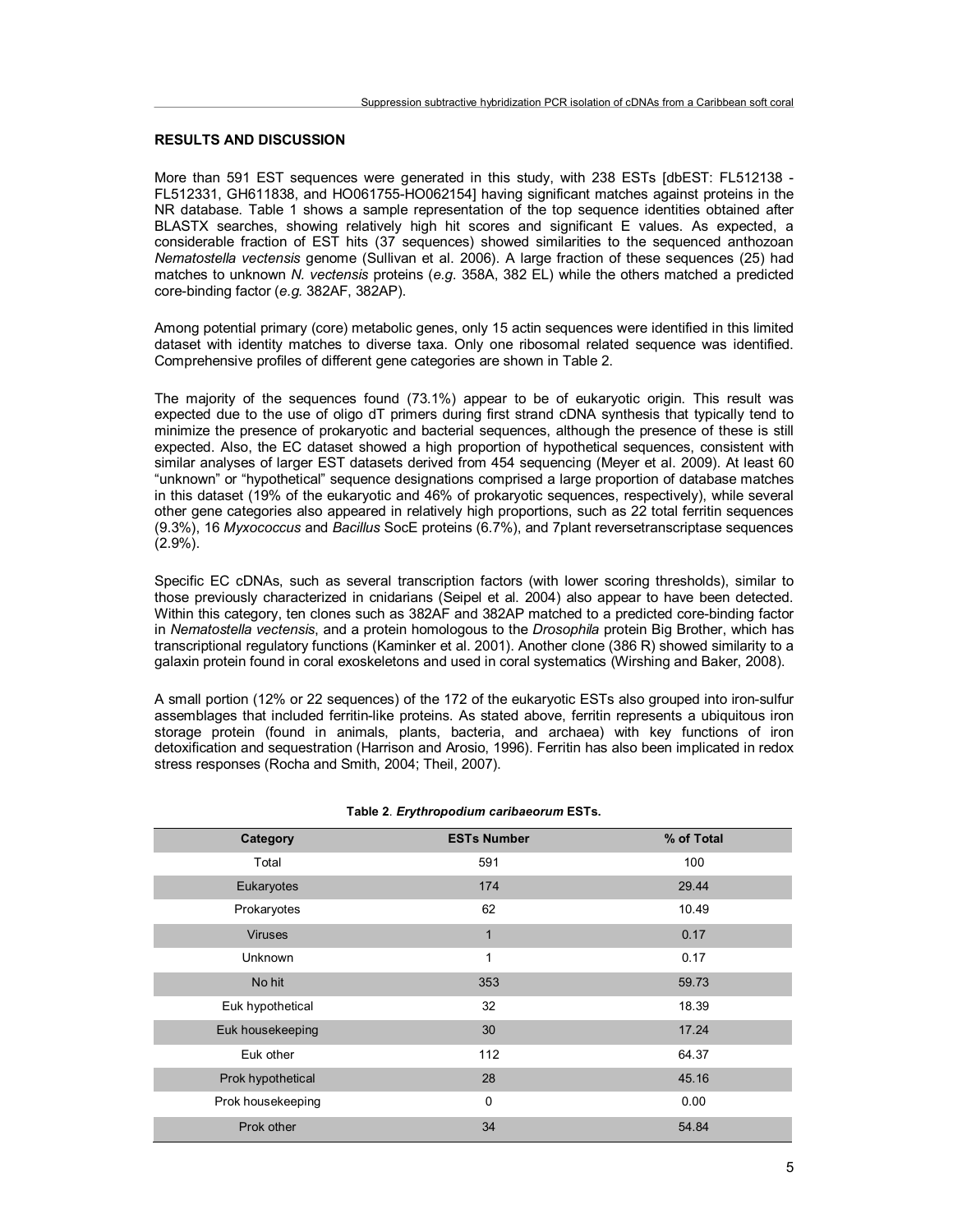Lopez et al.

Alignments and cursory phylogenetic analysis of diverse ferritin amino acid sequences were performed to place the present EC ferritin sequences within a taxonomic framework (Figure 1). The alignment revealed the presence of conserved tyrosine sequences and extends the finding of Schwarz et al. (2008) that indicated several conserved motifs, likely relevant to ferritin function, which could be used for future primer or probe design. The minimum evolution trees showed that EC sequences allied with each other formed a weak clade with other marine invertebrates, but not close with the cnidarian *Nematostella*. The ambiguity of positioning may be due to homoplasious residues in ferritin sequences, suggesting potential drawbacks as a deep phylogenetic marker despite the protein's likely ancient origin. Although paralogous EC ferritin sequences are possible, the number of potential coral-derived ferritins derived from this subtraction may highlight the importance of this protein for the coral or its microbial community.

As expected, bacterial and protozoan sequences were also detected in the library, albeit in fewer numbers (62 sequences - 26%), and could be associated with either transient or resident symbionts associated with the corals (Lopez et al. 2010). For example, sequences included a SocE gene, involved in protein degradation and amino acid scavenging in *Myxococcus*, a *Streptomyces* twocomponent system sensor kinase, and diverse *Clostridium, Arthrobacter sp.* and *Plasmodium chabaudi* hypothetical sequences.

Although the inclusion of specific metabolic genes or organismal source of these products has not yet been validated by quantitative PCR (qPCR), the current expression SSH analyses places the ECderived sequences in an interesting context. For example, these genes may be active in distantly related species, or may represent expression of rare genes. It would also be interesting to test for the expression of novel transcription factor sequences, which may be correlated with secondary metabolite biosyntheses.

It was unfortunate that the originally targeted eleutherobin or related diterpene synthase genes were undetected in this study. However to date, relatively few diterpene genes have been characterized or isolated, with none from marine organisms. Moreover, very few biosynthetic pathway genes appeared to be detected with the exception of a putative RTX toxin (ZP\_01442131). Nonetheless, this does not preclude the possibility that biosynthetic gene sequences occur among the 353 EC EST sequences that show no hits with current databases. For example, proteins similar to those in the moenomycinproducer *Streptomyces ghanaensis* genome appear to be present in the *Erythropodium* dataset.

One could also begin to monitor gene expression variation across different coral taxa that would help characterize an unknown sequence's importance and function**.** For example EC can reside in much different reef substrates than GV and thus may produce more bioactive natural products as a consequence. Other explanations for a particular cDNA profile may stem from the presence of specific microbial associates or environmental cues. Overall, this study shows the utility and benefits of enriching and subtracting cDNAs to remove abundant core genes, identify novel genes, metabolic pathways, or variation in gene expression related to particular ecologies (Matus et al. 2008). The 591 soft coral ESTs (with 353 without hits) newly isolated for this study represent a valuable library since the majority of the published genetic sequence data belongs to hard corals but not much work has been devoted to soft corals.

#### **ACKNOWLEDGMENTS**

The authors would like to thank the anonymous reviewer for their valuable comments and insights that helped to greatly improve this manuscript.

**Financial support:** The authors gratefully acknowledge financial support from Florida Sea Grant College (R/LR-MB-23 to JVL and R/LR-MB-14 to RK). This material is also based upon worked supported by the National Science Foundation under a grant awarded to L.Z. Santiago-Vázquez (awards #0310283 and 0514500). MP and DDS were supported in part the NIH grant R01-HG-0004885 to MP.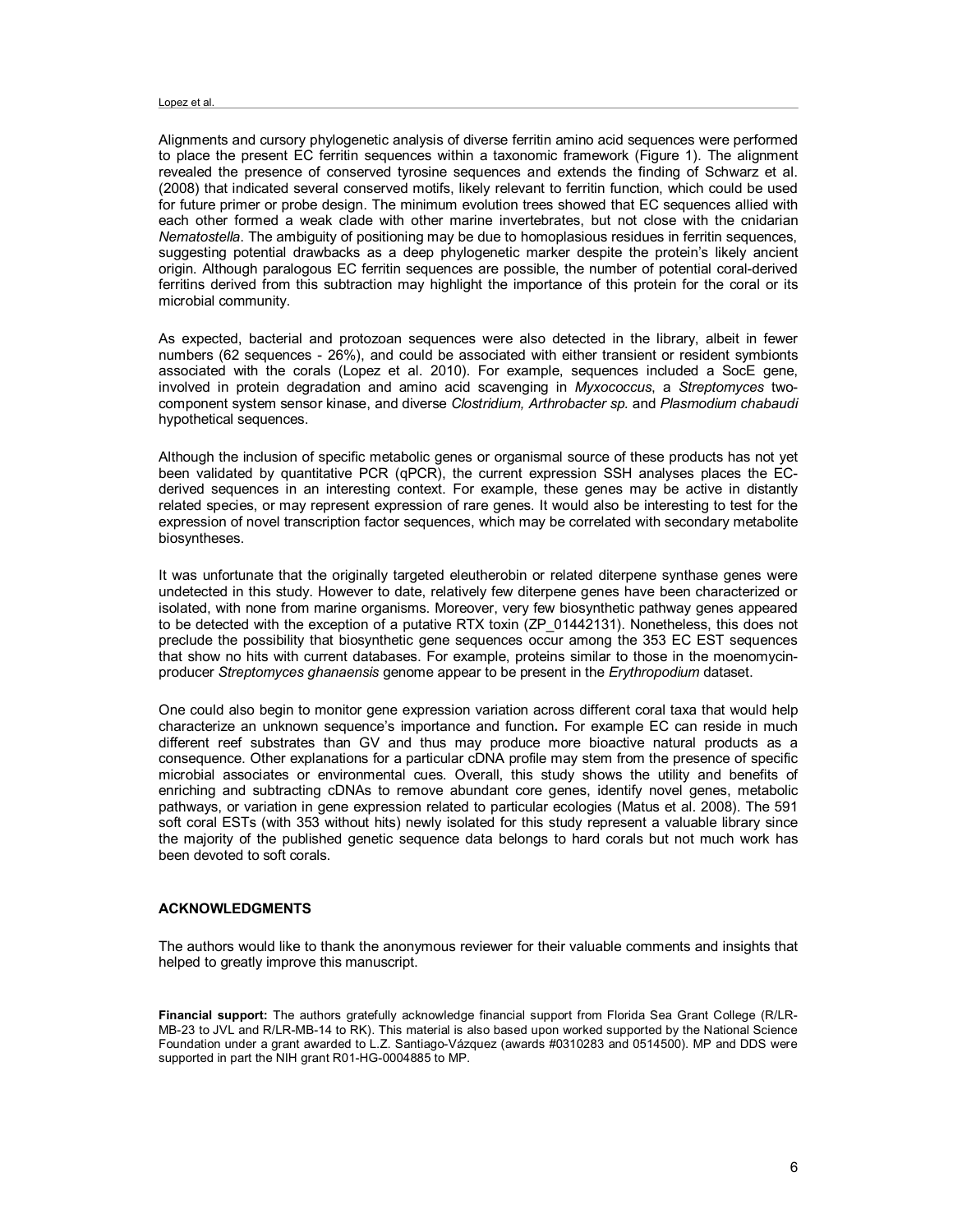#### **REFERENCES**

- BRITTON, R.; ROBERGE, M.; BERISCH, H. and ANDERSEN, R.J. (2001). Antimitotic diterpenoids from *Erythropodium caribaeorum*: Isolation artifacts and putative biosynthetic intermediates. *Tetrahedron Letters*, vol. 42, no. 16, p. 2953-2956. **[\[CrossRef\]](http://dx.doi.org/10.1016/S0040-4039(01)00347-1)**
- DELONG, E.F.; PRESTON, C.M.; MINCER, T.; RICH, V.; HALLAM, S.J.; FRIGAARD, N.U.; MARTINEZ, A.; SULLIVAN, M.B.; EDWARDS, R.R.; RODRIGUEZ BRITO, B.; CHISHOLM, S.W. and KARL, D.M. (2006). Community genomics among stratified microbial assemblages in the ocean's interior. *Science*, vol. 311, no. 5760, p. 496-503. **[\[CrossRef\]](http://dx.doi.org/10.1126/science.1120250)**
- DIATCHENKO, L.; LUKYANOV, S.; LAU, Y.F.C. and SIEBERT, P.D. (1999). Suppression subtractive hybridization: A versatile method for identifying differentially expressed genes. *Methods in Enzymology*, vol. 303, p. 349- 380. **[\[CrossRef\]](http://dx.doi.org/10.1016/S0076-6879(99)03022-0)**
- EISENBERG, E. and LEVANON, E.Y. (2003). Human housekeeping genes are compact. *Trends in Genetics*, vol. 19, no. 7, p. 362-365. **[\[CrossRef\]](http://dx.doi.org/10.1016/S0168-9525(03)00140-9)**
- EWING, B.; HILLIER, L.; WENDL, M. and GREEN, P. (1998). Base-calling of automated sequencer traces using *Phred*. I: Accuracy assessment.*Genome Research*, vol. 8, no. 3, p. 175-185.
- FELSENSTEIN, J. (1985). Confidence limits on phylogenies: An approach using the bootstrap*. Evolution*, vol. 39, no. 4 p. 783-791.
- FENICAL, W. and PAWLIK, J.R. (1991). Defensive properties of secondary metabolites from the Caribbean gorgonian coral *Erythropodium caribaeorum. Marine Ecology Progress Series*, vol. 75, p. 1-8. **[\[CrossRef\]](http://dx.doi.org/10.3354/meps075001)**
- GREEN, P.; LIPMAN, D.; HILLIER, L.; WATERSTON, R.; STATES, D. and CLAVERIE, J.M. (1993). Ancient conserved regions in new gene sequences and the protein databases. *Science*, vol. 259, no. 5102, p. 1711- 1716. **[\[CrossRef\]](http://dx.doi.org/10.1126/science.8456298)**
- HARRISON, P.M. and AROSIO, P. (1996). The ferritins: Molecular properties, iron storage function and cellular regulation. *Biochimica et Biophysica Acta (BBA) - Bioenergetics*,vol. 1275, no. 1-2, p. 161-203. **[\[CrossRef\]](http://dx.doi.org/10.1016/0005-2728(96)00022-9)**
- HOOVER, C.A.; SLATTERY, M. and MARSH, A.G. (2007). Profiling transcriptome complexity and secondary metabolite synthesis in a benthic soft coral, *Sinularia polydactyla*. *Marine Biotechnology*,vol. 9**,** no. 2, p. 166- 178. **[\[CrossRef\]](http://dx.doi.org/10.1007/s10126-006-6048-y)**
- HOOVER, C.A.; SLATTERY, M.; TARGETT, N.M. and MARSH, A.G. (2008). Transcriptome and metabolite responses to predation in a South Padic soft coral. *Biological Bulletin*, vol. 214, no. 3, p. 319-328.
- KAMINKER, J.S.; SINGH, R.; LEBESTKY, T.; YAN, H. and BANERJEE, U. (2001). Redundant function of runt domain binding partners, Big brother and Brother, during *Drosophila* development. *Development,* vol. 128, no. 14, p. 2639-2648.
- KARLIN, S. and MRÁZEK, J. (2000). Predicted highly expressed genes of diverse prokaryotic genomes. *The Journal of Bacteriology*, vol. 182, no. 18, p. 5238-5250. **[\[CrossRef\]](http://dx.doi.org/10.1128/JB.182.18.5238-5250.2000)**
- KOONIN, E.V. and WOLF, Y.I. (2006). Evolutionary systems biology: links between gene evolution and function. *Current Opinion in Biotechnology*, vol. 17, no. 5, p. 481-487. **[\[CrossRef\]](http://dx.doi.org/10.1016/j.copbio.2006.08.003)**
- KRYLOV, D.M.; WOLF, Y.I.; ROGOZIN, I.B. and KOONIN, E.V. (2003). Gene loss, protein sequence divergence, gene dispensability, expression level, and interactivity are correlated in eukaryoticevolution. *Genome Research*, vol. 13, no. 10, p. 2229-2235. **[\[CrossRef\]](http://dx.doi.org/10.1101/gr.1589103)**
- LOOK, S.A.; FENICAL, W.; JACOBS, R.S. and CLARDY, J. (1986). The pseudopterosins: anti-inflammatory and analgesic natural products from the sea whip *Pseudopterogorgia elisabethae. Proceedings of the National Academy of Sciences of the Unites States of America*, vol. 83, no. 17, p. 6238-6240. **[\[CrossRef\]](http://dx.doi.org/10.1073/pnas.83.17.6238)**
- LOPANIK, N.B.; TARGETT, N.M. and LINDQUIST, N. (2006). Isolation of two polyketide synthase gene fragments from the uncultured microbial symbiont of the marine bryozoan *Bugula neritina. Applied and Environmental Microbiology*, vol. 72, no. 12, p. 7941-7944. **[\[CrossRef\]](http://dx.doi.org/10.1128/AEM.01277-06)**
- LOPEZ, J.V.; RANZER, L.K.; LEDGER, A.; SCHOCH, B., DUCKWORTH, A.; MCCARTHY, P.J. and KERR, R.G. (2010). Comparison of bacterial diversity within the coral reef sponge, *Axinella corrugata*, the encrusting coral *Erythropodium caribaeorum*. In: *Proceedings of the International Coral Reef Symposium,* (*11th*, July 7-11, 2008, Ft. Lauderdale, Florida, USA). *Mini-Symposium 26: Biodiversity and Diversification of Reef Organism.* p. 1355-1359.
- MATUS, D.Q.; MAGIE, C.R.; PANG, K.; MARTINDALE, M.Q. and THOMSEN, G.H. (2008). The Hedgehog gene family of the cnidarian, *Nematostella vectensis*, and implications for understanding metazoan Hedgehog pathway evolution. *Developmental Biology*, vol. 313, no. 2, p. 501-518. **[\[CrossRef\]](http://dx.doi.org/10.1016/j.ydbio.2007.09.032)**
- MEYER, E.; AGLYAMOVA, G.V.; WANG, S.; BUCHANAN-CARTER, J.; ABREGO, D.; COLBOURNE, J.K.; WILLIS, B.L. and MATZ, M.V. (2009). Sequencing and *de novo* analysis of a coral larval transcriptome using 454 GSFlx. *BMC Genomics*, vol. 10, no. 219. **[\[CrossRef\]](http://dx.doi.org/10.1186/1471-2164-10-219)**
- NEI, M. and KUMAR, S. (2000). Molecular evolution and phylogenetics. New York, Oxford Uiversity Press. 3336 p. ISBN 0-19-513585-7.
- NEWMAN, D.J. and CRAGG, G.M. (2004). Marine natural products and related compounds in clinical and advanced preclinical trials. *Journal of Natural Products*, vol. 67, no. 8, p. 1216-1238. **[\[CrossRef\]](http://dx.doi.org/10.1021/np040031y)**
- OVERBEEK, R.; BEGLEY, T.; BUTLER, R.M.; CHOUDHURI, J.V.; CHUANG, H.Y.; COHOON, M.; DE CRÉCY-LAGARD, V.; DIAZ, N.; DISZ, T.; EDWARDS, R.; FONSTEIN, M.; FRANK, E.D.; GERDES, S.; GLASS, E.M.; GOESMANN, A.; HANSON, A.; IWATA-REUYL, D.; JENSEN, R.; JAMSHIDI, N.; KRAUSE, L.; KUBAL, M.; LARSEN, N.; LINKE, B.; MCHARDY, A.C; MEYER, F.; NEUWEGER, H.; OLSEN, G.; OLSON, R.; OSTERMAN, A.; PORTNOY, V.; PUSCH, G.D.; RODIONOV, D.A.; RÜCKERT, C.; STEINER, J.; STEVENS, R.; THIELE, I.; VASSIEVA, O.; YE, Y.; ZAGNITKO, O. and VONSTEIN, V. (2005).The subsystems approach to genome annotation and its use in the project to annotate 1000 genomes. *Nucleic Acid Research*, vol. 33, no. 17, p. 5691-5702. **[\[CrossRef\]](http://dx.doi.org/10.1093/nar/gki866)**